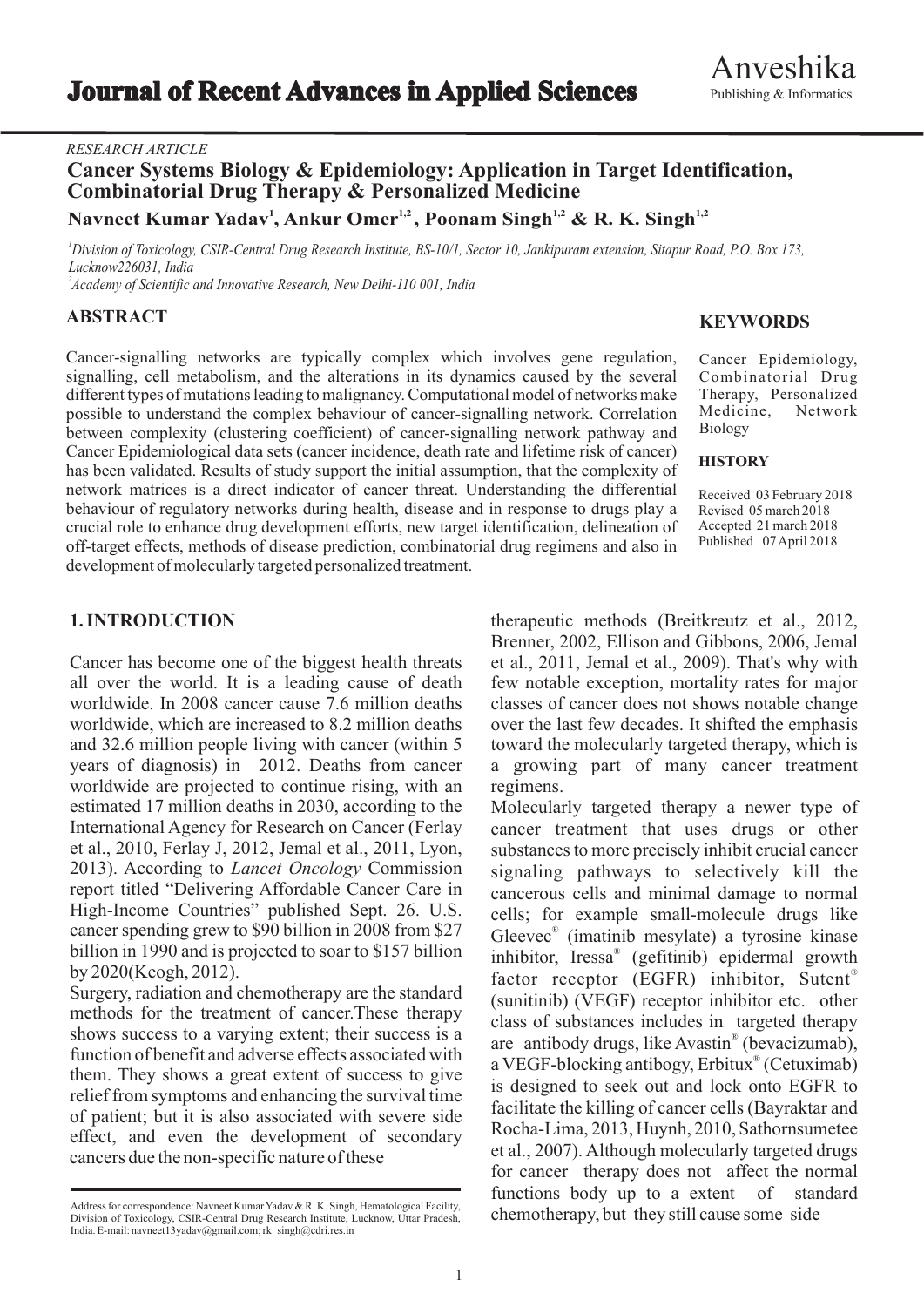Nexavar® (sorafenib), Sutent® (sunitinib), databases are literature based creative, Noticent® (pazonanib) etc. interfere with the computationally predicted metabolic pathways or Votrient® (pazopanib), etc. interfere with the computationally predicted metabolic pathways or  $f$  form other databases like NCBI. Ensembl. UniProt formation of new blood vessels. This can lead to from other databases like NCBI, Ensembly UniProt problems with bruising and bleeding of blood databases etc. Cancer sites whose detail molecular pathway networks have been worked out and their vessels (Breitkreutz et al., 2012, Elice and

Cancer is a systems biology disease. The etiology of 1).<br>
cancer statistics has been accessed for cancer cancer involves a complex interplay of cancercancer involves a complex interplay of cancer-<br>signaling pathways; that translate the external signaling pathways; that translate the external<br>signaling pathways; that translate the external<br>stimulus—such as hormonal signals, growth factors,<br>Program database (http://seer.cancer.gov/), which is or micro environmental stress—into appropriate biological responses, such as cell growth,<br>proliferation, differentiation, or apoptosis. There is and physicians. Only the cancer Incidence, Mortality<br>dysregulation of several signaling pathways<br>and Lifetime Risk statistics for the cancer sites<br>selected for this study were used (Table-1). resulting in the cells acquired independence of external growth factors (Baker and Kramer, 2011, *2.2. Network Assessment and Analysis* Laubenbacher et al., 2009). Therefore, understanding the cancer signaling pathway during<br>carcinogenesis, cancer progression, and it's response<br>to the extended was done by software cytoscape 3.0.1. Clustering<br>the thermal was done by software cytoscape 3.0.1. Clu to therapy (Radiation, immunotherapy and

The present study investigates the correlation with epidemiological data sets.<br>between cancer-signaling network complexity and The betweenness centrality of a node  $v$  is given by cancer epidemiological data sets. Molecular the expression: pathways for a number of cancer sites were examined and network metrics computed betweenness centrality and clustering coefficient. The results of study revealed that the cluster Where  $\sigma_{st}$  is the total number of shortest paths from coefficient metric, which represents the network complexity, is correlated with cancer node *s* to node *t* and epidemiological data sets. Cancer networks with paths that pass through higher network complexity were also associated 2007, Koschutzki, 2008). higher network complexity were also associated with a high risk of cancer. Clustering coefficient is a local property that

For some types of cancer, the detailed molecular 2.3. Statistical Analysis pathway has been resolved. The pathway data set of these cancers are available at many public, freely The data sets of cancer epidemiology, network available nathway database such as BioCyc statistic and literature searches were analyzed using available pathway database such as BioCyc statistic and literature searches were analyzed using  $(h + h \cdot / h)$  i.o.c.v.c. o.r.  $g / h$  R e.a.c.t.o.m.e. a correlation test and statistical significance was (http://biocyc.org/), Reactome acorrelation test<br>(http://www.reactome.org/) RioGRID defined as p<0.05.  $(http://www.reactome.org/), BioGRID$  $(http://thebiographic, org/), Biocarta$ **3. RESULTS** (http://www.biocarta.com/), Kyoto Encyclopedia of Genes and Genomes (KEGG) The objective of the study is to correlate statistical (http://www.genome.jp/kegg/), human signalling network (http://www.bri.nrc.ca/wang/), Pathway metrics of network to Cancer Epidemiology. The Interaction Database (http://www.pid.nci.nih.gov/) main finding of the study is that, clustering Interaction Database (http://www.pid.nci.nih.gov/) a n d B i o l o g i c a l - N e t w o r k s coefficient is directly correlated to Cancer incidence,

effects; for example angiogenesis inhibitors like (www.biologicalnetworks.org). Pathways of these Rodeghiero, 2010, 2012).<br>
Rodeghiero, 2010, 2012).<br> **Pathway database are selected for this study (Table-**

coefficient (measure of complexity) and conferent the complexity) and<br>effective therapeutic methods (Breitkreutz et al.,<br>2012, Faratian et al., 2009, Hornberg et al., 2006, van<br>der Greef et al., 2007).<br>The present study investigates the correlation with epidemio

$$
g(v) = \sum_{s \neq v \neq t} \frac{\sigma_{st}(v)}{\sigma_{st}}
$$

node *S* to node *t* and  $\sigma_{st}(v)$  is the number of those paths that pass through *v* (Junker and Schreiber,

quantifies the likelihood that the neighboring nodes **2. MATERIALS AND METHODS** of a given node *i* are interconnected. It is determined as  $Ci = 2n/[ki(ki - 1)],$  Where, *ki* the node degree of 2.1. Dataset collection the node *I* (Koschutzki, 2008, Medina, 2013).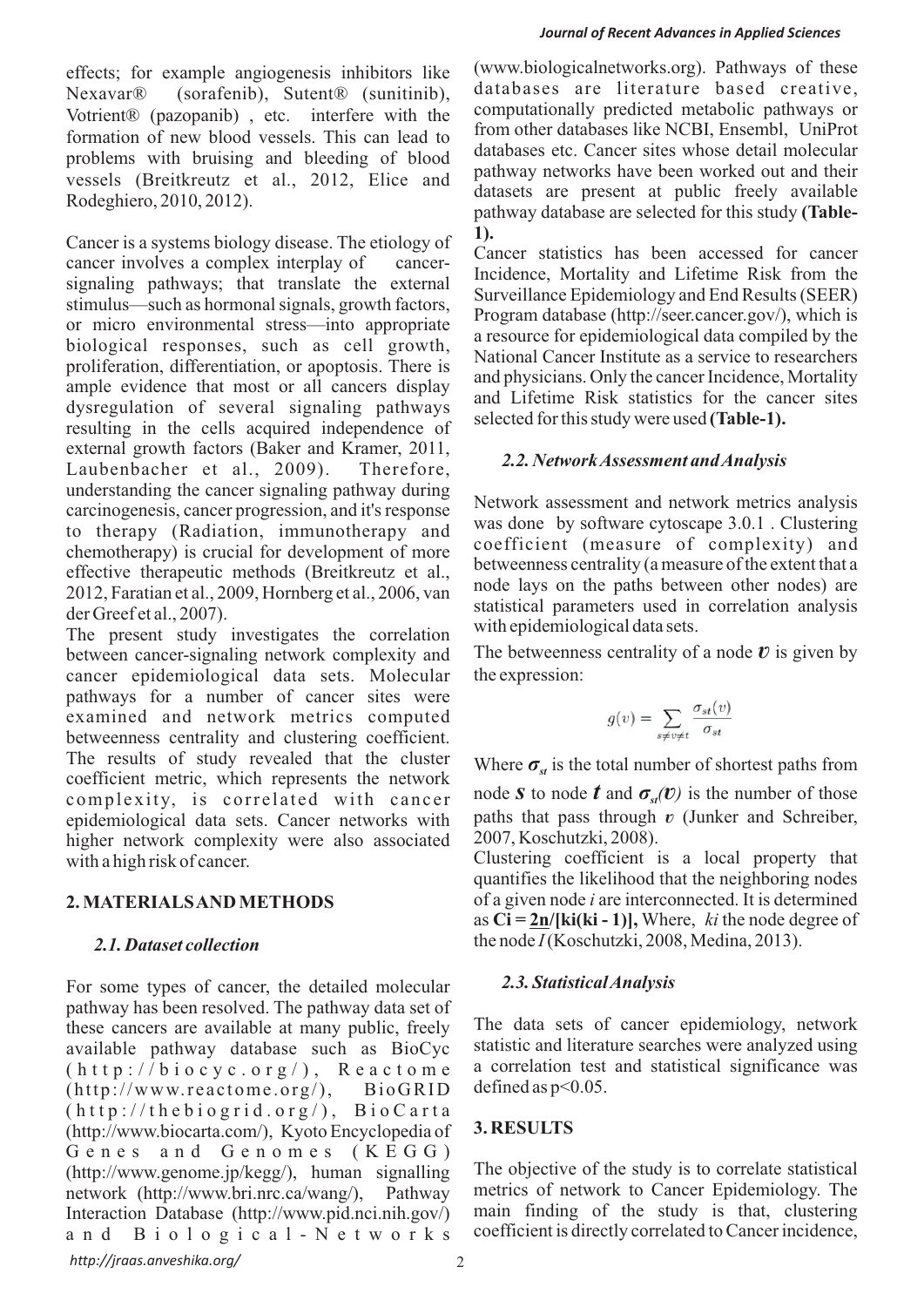### *Journal of Recent Advances in Applied Sciences*

**Table 1.** Cancer Epidemiological data sets (Cancer incidence, Death rate in cancer and life time risk of cancer) and network statistic (cluster coefficient ) for each of the 10 cancer sites in this study. \*Cancer incidence per 100,000 men and women per year; \*\*Death per 100,000 men and women per year; \*\*\*Life time Risk is the probability of developing cancer in the course of one's lifespan. Lifetime risk may also be discussed in terms of the probability of developing or of dying from cancer. Based on cancer rates from 2008 to 2010.

| <b>Type of cancer</b>     | Cancer     | <b>Death</b> | Life time | <b>Cluster</b>     |
|---------------------------|------------|--------------|-----------|--------------------|
|                           | incidence* | rate**       | Risk***   | <b>Coefficient</b> |
| Lung cancer               | 61.4       | 49.5         | 6.88      | 0.274              |
| <b>Colorectal cancer</b>  | 45         | 16.4         | 4.82      | 0.222              |
| <b>Endometrial cancer</b> | 24.3       | 4.3          | 2.69      | 0.2                |
| Skin cancer               | 23.1       | 3.6          | <b>NA</b> | 0.261              |
| <b>Bladder cancer</b>     | 20.7       | 4.4          | 2.4       | 0.199              |
| Renal cell carcinoma      | 15.3       | 4            | 1.61      | 0.195              |
| <b>Pancreatic cancer</b>  | 12.2       | 10.9         | 1.49      | 0.215              |
| <b>Glioma</b>             | 6.5        | 4.3          | 0.62      | 0.189              |
| <b>Melanoma</b>           | 5.9        | 3.4          | 0.7       | 0.191              |
| AML                       | 3.7        | 2.8          | 0.41      | 0.144              |

NA- Data not available.

**Table 2.** Correlation analysis between Network statistic (cluster coefficient of cancer network pathway) and Cancer Epidemiological data sets (Cancer incidence, Death rate in cancer and life time risk of cancer).

| <b>Correlation</b><br><b>Between</b>        | <b>Correlation</b><br>coefficient (r) | <b>R</b> squared | P value | Is the correlation<br>significant? |
|---------------------------------------------|---------------------------------------|------------------|---------|------------------------------------|
| Cancer incidence $\&$<br>Cluster Cofficient | 0.7661                                | 0.5869           | 0.0098  | Yes                                |
| Death rate & Cluster<br>Cofficient          | 0.6662                                | 0.4439           | 0.0354  | Yes                                |
| Life time Risk & Cluster<br>Cofficient      | 0.8757                                | 0.7668           | 0.002   | Yes                                |

**Table 3.** Search terms corresponding to each of the cancer sites in the study were used to perform searches for on **PubMed** (http://www.ncbi.nlm.nih.gov/pubmed/), **Google scholar** *(*http://www.google.com/scholar) and **Web of Knowledge (**Thomson Reuters**) (** http://wok.mimas.ac.uk/**)** using the default (nonadvanced) search type. The total number of citation results returned by each search was recorded. The searches were performed on July 22, 2013.

|                      | Number of citations |                |                                       |  |
|----------------------|---------------------|----------------|---------------------------------------|--|
| Type of cancer       | PubMed              | Google scholar | Web of Knowledge<br>(Thomson Reuters) |  |
| Lung cancer          | 56,497              | 18,20,000      | 1,00,508                              |  |
| Colorectal cancer    | 156,509             | 16,80,000      | 1,80,404                              |  |
| Endometrial cancer   | 26,062              | 9,22,000       | 36,334                                |  |
| Skin cancer          | 21,003              | 916,000        | 40,390                                |  |
| Bladder cancer       | 58,066              | 15,40,000      | 79,641                                |  |
| Renal cell carcinoma | 32,603              | 17,50,000      | 73,254                                |  |
| Pancreatic cancer    | 66,365              | 13,80,000      | 77,235                                |  |
| Glioma               | 62,883              | 4,50,000       | 75,633                                |  |
| Melanoma             | 90,922              | 11,30,000      | 1,95,822                              |  |
| AML                  | 57,488              | 4,66,000       | 89,308                                |  |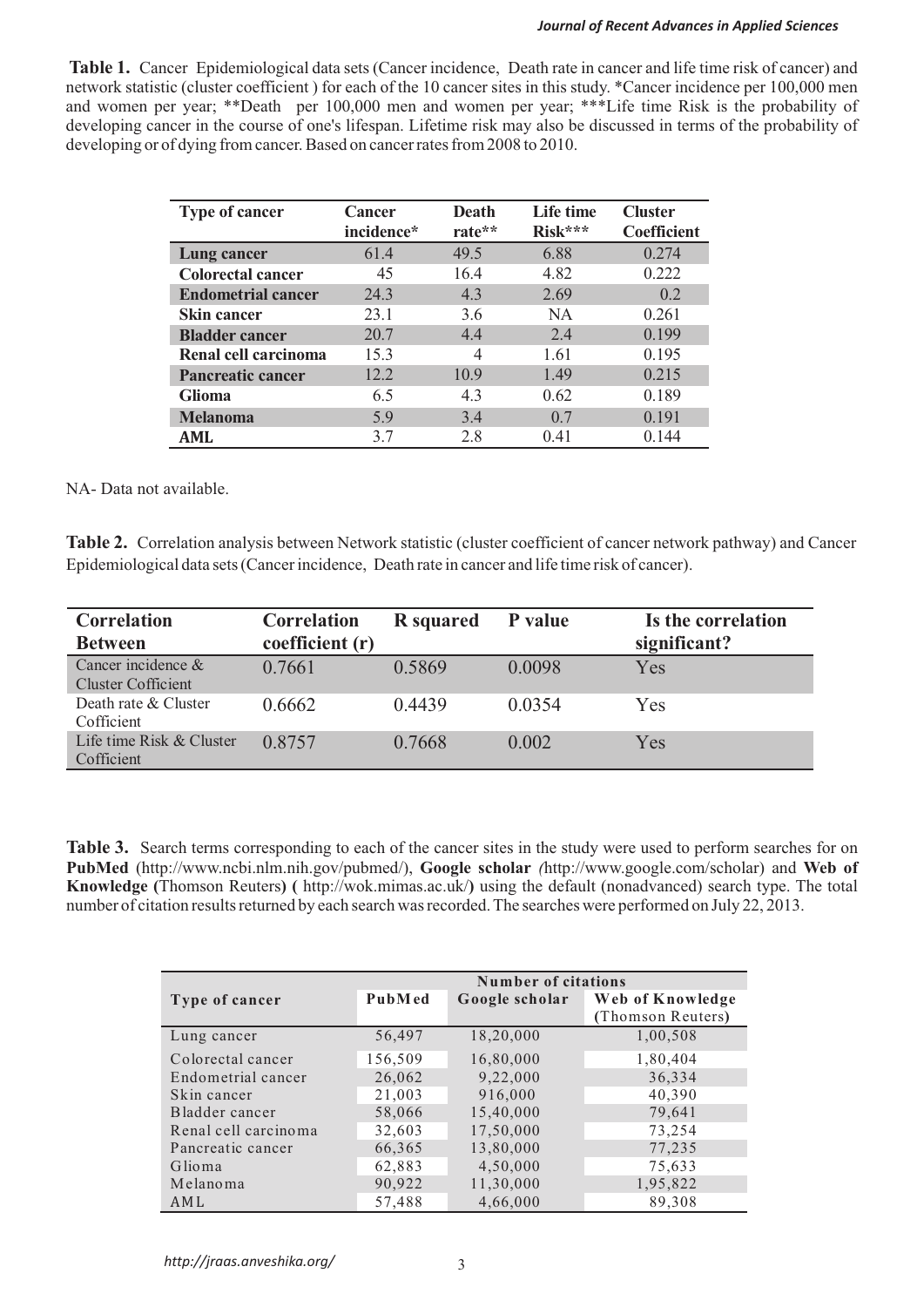

**Figure 1.** Scatter plot showing the correlation between cancer incidence rate and cluster coefficient Data points are shown for cancer sites in the study. The x axis is the incidence rate for the cancer site and the y axis is the cluster coefficient for the cancer site. The line is a linear regression fit, with Correlation coefficient  $(r) = 0.7661$ .



**Figure 2.** Scatter plot showing the correlation between death rate for cancer and cluster coefficient. Data points are shown for cancer sites in the study. The x axis is the death rate for the cancer site and the y axis is the cluster coefficient for the cancer site. The line is a linear regression fit, with Correlation coefficient  $(r) = 0.6662$ .



**Figure 3.** Scatter plot showing the correlation between lifetime risk of cancer and cluster coefficient. Data points are shown for cancer sites in the study. The x axis is the lifetime risk for the cancer site and the y axis is the cluster coefficient for the cancer site. The line is a linear regression fit, with Correlation coefficient  $(r) = 0.8757$ .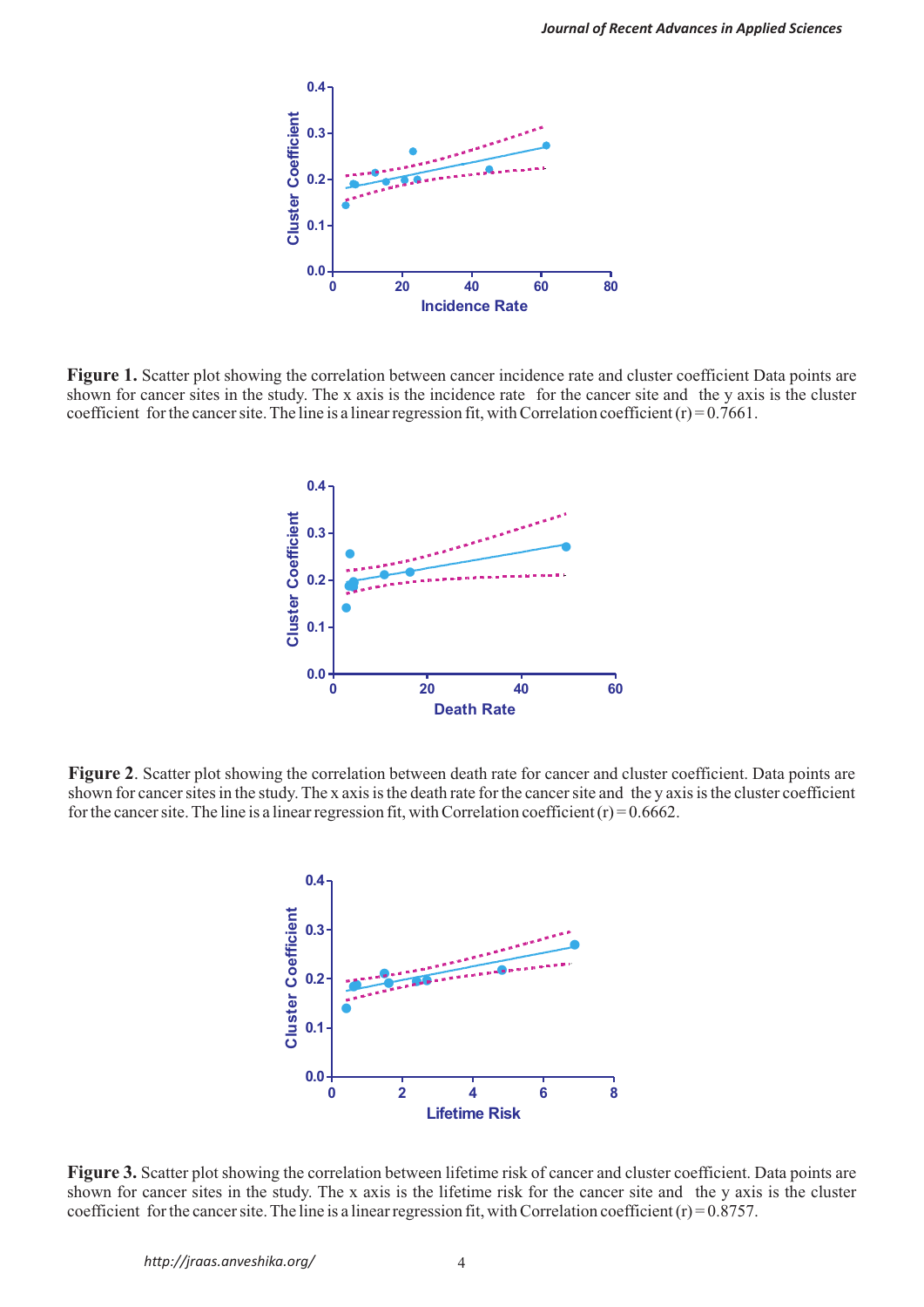Death rate and lifetime risk of cancer. Results of discovery of new druggable targets. study also shows that the network with highest The KRAS and GBR2 is the frequently occurring clustering coefficient are associated with higher node and same results are also reported by Cancer incidence, Death rate and lifetime risk of Breitkreutz *et al* 2012. KRAS is also known as V-Kicancer; as in the case of Small cell lung cancer, which ras2 Kirsten rat sarcoma viral oncogene homolog or have a highest clustering coefficient also have *K-ras,* a Ras family oncogene. About 30% of human highest cancer incidence, Death rate and lifetime risk tumours carry *ras* gene mutations. Of the three genes of cancer **(table-1)**. in this family (composed of *K-ras*, *N-ras* and *H-ras*),

Correlation coefficients (r) and P value for *K-ras* is the most frequently mutated member in correlation between epidemiological parameters and adenocarcinomas of the lung . Therefore, alteration clustering coefficients ware calculated **(table-2)**; the in KRAS activity will have significant effects on plot of cancer incidence versus clustering coefficient information processing in the protein–protein shows that only one point lies outside the 95% interaction. confidence band **(figure-1).** The plot of death rate Grb2 is a ubiquitously expressed adapter protein that versus clustering coefficient shows that only two is essential for a variety of basic cellular functions points lies outside the 95% confidence **(figure-2)** and acts as a critical downstream intermediary in band but in a plot of lifetime Risk versus clustering several oncogenic signaling pathways. It found to be coefficient, all points lies within the 95% confidence over expressed during carcinogenesis and enhanced band **(figure-3)**. All these statistical results show that signaling through MAPK pathway . Grb2 is involved extent of correlation is good and correlations are not in keratinocyte growth factor (KGF) induced due to random sampling. motility in cancer cells lines, suggesting that Grb2

Death rate of cancer patients is influenced by the can be a valid therapeutic target for cancer therapy standard of treatment and economic status of for prevention of local invasion and metastasis of patients. On other hand cancer incidence and life solid tumors . Hence the proteins sorted from the time risk has least affected with these factors. Data of molecular pathway network of cancer on the basis of study also shows representing the same results. In betweenness centrality can be a potent target for this study cancer incidence and life time risk have drugs. These targets provide a molecular basis for higher correlation with network complexity in chemoprevention. comparison to death rate. Breitkreutz *et al* 2012 show that cancer molecular

Cancer metabolic pathways present in pathway signalling network complexity is correlated with 5 database are literature based, so there is a possibility vear survival probability of patient . 5-year survival that extent to which a particular type of cancer is probability greatly influenced by the economic studied may be influencing the topology, and hence status, slandered of treatment and medical the complexity of the networks. To test this advancement in cancer therapy; but on the other possibility, a set of PubMed, Google scholar and hand cancer incidence and lifetime risk of cancer Web of Knowledge (Thomson Reuters) literature influenced least. Therefore in present study we use searches corresponding to each of the cancer site of incidence and lifetime risk of cancer for statistical study were performed and the total numbers of study. Results of this study also indicate that these citations were compared with the clustering epidemiological parameters are strongly correlated coefficient values **(Table-3).** No correlation between with network complexity. the total citations and the clustering coefficient was A complex interplay of various signalling pathways observed, which supports the statement that the is responsible for carcinogenesis and cancer extent to which a particular type of cancer has been progression, which limit the efficacy of a single drug studied is not biasing the results. to provide a desired therapeutic result. As of now,

Topological characteristics provide crucial chemotherapy(Mishra et al., 2009, Schmidt et al., knowledge for identification of critical network 2007, Wagner and Ulrich-Merzenich, 2009). components, which may be an attractive druggable Systems biology has potential to play a crucial role in target, because they cause the inhibition of prediction of the most potent therapeutic targets; nonessential genes while the consequent disruption which consequently helps in identification of the of information flow between functional modules best possible drug combination (Al-Lazikani et al., may prove to be therapeutically effective with minor 2012, Chabner and Roberts, 2005, Chen et al., 2012, toxic effects. Betweenness centrality indicates the DeVita et al., 1975). combinatorial drugs are multirelative importance of that particular node in composed mixtures of active components; they network global connectivity. It can be helpful in show their synergistic effect by acting at same or

inability of single drug to produce most effective **3. DISCUSSION** results in cancer treatment enhances the future prospective of combinatorial targeted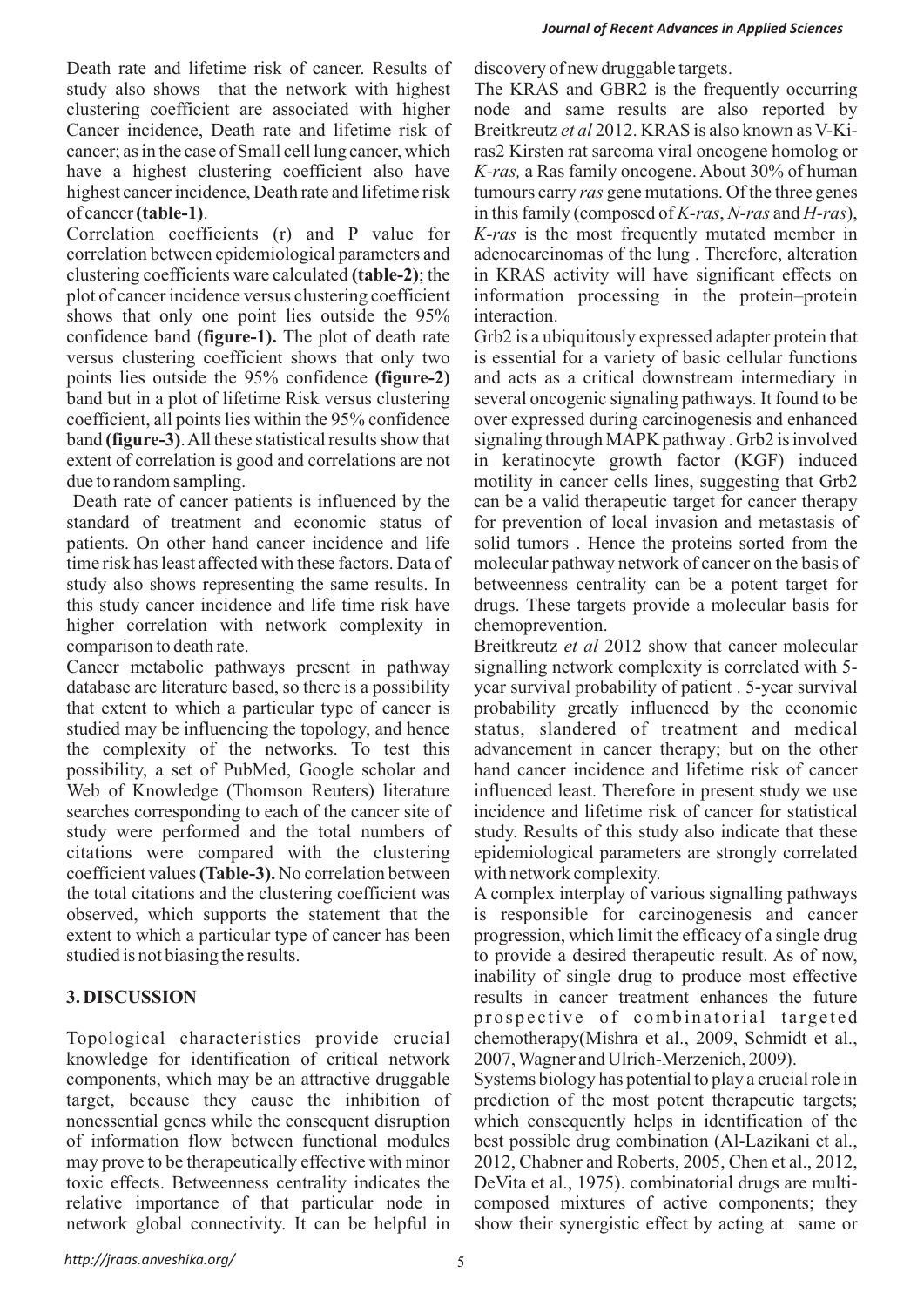different nodes of a cancer signalling network **CONCLUSION** resulting in increase of therapeutic potential many folds, in comparison to a single drug-target therapy By the result analysis, it has found a valid support and, also compensates the toxicity and increased that there is a correlation between complexity bioavailability of active compounds (Arrell and (clustering coefficient) of cancer network pathway Terzic, 2010, Huie, 2002, Khan, 2006, Pawson and and cancer epidemiological data sets (cancer Linding, 2008, Schoeberl et al., 2009, Tsai et al., incidence, death rate and lifetime risk of cancer). 2009). Ability to target the multiple nodes of cancer Finding also supports the initial assumption that the signalling network may restrict the cancerous cells to complexity of network matrices is a direct indicator develop the resistance against combinatorial drug of cancer threat. Understanding the complex therapies (Al-Lazikani et al., 2012, Woodcock et al., behaviour of cancer-signalling networks is very 2011). This method is also helpful in the helpful for providing a platform for the development development of combinatorial drug therapies to treat of rational therapeutic strategies for cancer and other other disease like diabetes, tuberculosis, Alzheimer's deadly diseases. and cardiovascular disease (Espinal et al., 2000, Hammer et al., 2006, Perry et al., 2009, Shi et al., **CONFLICTOFINTEREST** 2012).

Systems biology aims to describe and to understand The authors declare that there is no conflict of the operation of complex biological systems. interests regarding the publication of this paper. Systematic approach plays a crucial role in accommodation of human complexity variability **REFERENCES** and its influence on health and disease (Hood et al., 2004, Kitano, 2002, Naylor and Chen, 2010). It [1].Cancer Facts & Figures. American Cancer Society, provides a new opportunity to find out treatment for Atlanta, Georgia. 2014;Childhood & Adolescent each individual patients beyond the 'one-size-fits-all' Cancers:1-66.<br>
treatment strategy (Arrell and Terzic, 2010, Zhang et [2]. Abbasi A, Hossain L, Leydesdorff L. Betweenness treatment strategy (Arrell and Terzic, 2010, Zhang et [2]. Abbasi A, Hossain L, Leydesdorff L. Betweenness<br>al. 2012) Advancements of tools and technologies centrality as a driver of preferential attachment in the al., 2012). Advancements of tools and technologies centrality as a driver of preferential attachment in the evolution of research collaboration networks. Journal in systems biology analyses provide great evolution of research collaboration<br>of Informetrics. 2012;6(3):403-12. opportunities to exploit the emerging areas of  $\frac{0.01 \text{ m}{0.01 \text{ m}}}{0.01 \text{ m}}$ . Banerji U, Workman P. Combinatorial personalized medicine (Naylor and Chen, 2010). drug therapy for cancer in the post-genomic era. Application of systems biology in personalized<br>medicine for the treatment of various diseases [4]. Albert R, Jeong H, Barabasi AL. Error and attack medicine for the treatment of various diseases including cancer provides a great opportunity to find<br>
out most effective diagnosis and treatment for<br>
individual patients. It is also helpful to make the<br>
individual patients. It is also helpful to make the<br>
individual pa individual patients. It is also helpful to make the therapeutic methods more cost effective (Chuang et 2010;88(1):120-5. al., 2007, Lemberger, 2007, Morel et al., 2004).

Understanding the differential behaviour of  $\frac{\text{AP} \cdot \text{sensitivity}}{\text{Proteome remodeling predictive of heart disease}}$ proteome remodeling predictive of heart disease regulatory networks during health, disease and in susceptibility. Journal of proteome research. response to drugs play a crucial role to enhance drug<br>development efforts, new target identification, [7]. Baker SG, Kramer BS, Systems biology and cancer: development efforts, new target identification, [7]. Baker SG, Kramer BS. Systems biology and cancer:<br>delineation of off-target effects methods of disease promises and perils. Progress in biophysics and delineation of off-target effects, methods of disease promises and perils. Progress in biomysical drug there is and also in molecular biology. 2011;106(2):410-3. prediction, combinatorial drug therapy and also in<br>development of molecularly targeted personalized<br>development of molecularly targeted personalized<br>Aviles F. Wiins W. Terzic A. Delivery of biologics in treatment (Arrell et al., 2009, Bartunek et al., 2009, cardiovascular regenerative medicine. Clinical Nelson et al., 2008, Weston and Hood, 2004). It pharmacology and therapeutics. 2009;85(5):548-52. could facilitate the drug discovery by generating a [9]. Bayraktar S, Rocha-Lima CM. Molecularly targeted therapies for advanced or metastatic non-small-cell testable hypothesis directly from network therapies for advanced or metastatic non-small-cell<br>lung carcinoma. World journal of clinical oncology. components and structure. They also provide a  $\frac{\text{tung carbon}}{2013;4(2):29}$ . template for systems modelling of drug discovery, [10]. Breitkreutz D, Hlatky L, Rietman E, Tuszynski JA. by integrating information from multiple levels of<br>
Molecular signaling network complexity is correlated<br>
biological complexity as well as from drug-protein<br>
with cancer patient survivability. Proceedings of the biological complexity, as well as from drug–protein with cancer patient survivability. Proceedings of the National Academy of Sciences. 2012;109(23):9209-<br>
Terzic, 2010). [11]. Brenner H. Long-term survival rates of cancer

- 
- 
- 
- tolerance of complex networks. Nature.<br>2000;406(6794):378-82.
- 
- [6]. Arrell DK, Zlatkovic J, Kane GC, Yamada S, Terzic A.<br>ATP-sensitive K+ channel knockout induces cardiac
- 
- 
- 
- 
- patients achieved by the end of the 20th century: a period analysis. Lancet. 2002;360(9340):1131-5.
- [12]. Chabner BA, Roberts TG, Jr. Timeline: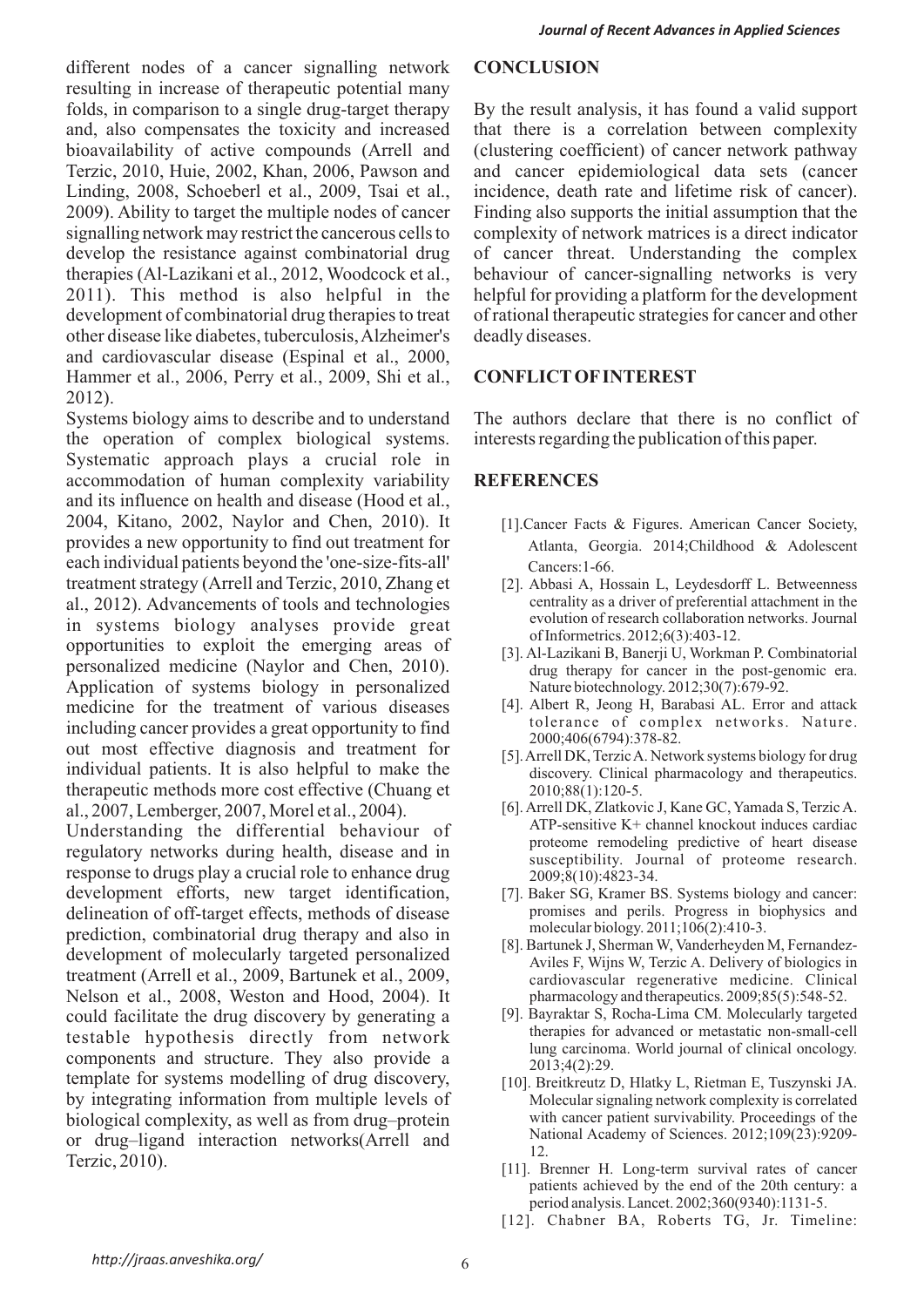### *Journal of Recent Advances in Applied Sciences*

- [13]. Chen R, Mias GI, Li-Pook-Than J, Jiang L, Lam HY, medicinal plants. Analytical and bioanalytical Chen R, et al. Personal omics profiling reveals chemistry. 2002;373(1-2):23-30.
- [14]. Chuang HY, Lee E, Liu YT, Lee D, Ideker T. pharmacology. 2010;80(5):550-60.
- [15]. DeVita VT, Jr., Young RC, Canellos GP. Combination bridging paradigm for drug discovery. Clinical
- [16]. Elice F, Rodeghiero F. Bleeding complications of journal for clinicians. 2011;61(2):69-90. Suppl 2:S55-7. clinicians. 2009;59(4):225-49.
- 
- date predictions using period analysis. Health reports / mice. Nature. 2001;410(6832):1111-6. Information = Rapports sur la sante / Statistique Networks. Wiley Online Library; 2007.
- [19]. Espinal MA, Kim SJ, Suarez PG, Kam KM, Cancer Institute. 2012;104(1):12-3, 6-7. course chemotherapy for drug-resistant tuberculosis: 2006;78(18):2033-8. 2000;283(19):2537-45. Science. 2002;295(5560):1662-4.
- 
- [21]. Ferlay J, Shin HR, Bray F, Forman D, Mathers C, biophysica acta. 2009;1796(2):129-39. in 2008: GLOBOCAN 2008. International journal of 2010;127(12):2893-917. 2013.
- 
- [23]. Giubellino A, Burke TR, Jr., Bottaro DP. Grb2 Academy of Sciences. 2014;111(1):255-60.
- [24]. Gui R, Li D, Qi G, Suhad A, Nie X. Inhibition of molecular life sciences : CMLS. 2013;70(6):1035-53. 2012;4(3):566-70. curcumin. Malaria Journal. 2009;8(1):26.
- 
- [26]. Hensing T, Chawla A, Batra R, Salgia R. A 8. Multigene Disorders: Springer; 2014. p. 85-117. 2010;7(3):275-89.
- p r e v e n t a t i v e m e d i c i n e . S c i e n c e . therapeutics. 2008;84(5):620-3.
- Systems. 2006;83(2-3):81-90. letters. 2005;579(21):4642-6.
- Chemotherapy and the war on cancer. Nature reviews [29]. Huie CW. A review of modern sample-preparation Cancer. 2005;5(1):65-72. techniques for the extraction and analysis of
- dynamic molecular and medical phenotypes. Cell. [30]. Huynh H. Molecularly targeted therapy in 2012;148(6):1293-307. he patocellular carcinoma. Biochemical
- Network-based classification of breast cancer [31]. Hwang WC, Zhang A, Ramanathan M. Identification metastasis. Molecular systems biology. 2007;3:140. of information flow-modulating drug targets: a novel versus single agent chemotherapy: a review of the pharmacology and therapeutics. 2008;84(5):563-72.
- basis for selection of drug treatment of cancer. Cancer. [32]. Jemal A, Bray F, Center MM, Ferlay J, Ward E, 1975;35(1):98-110. Forman D. Global cancer statistics. CA: a cancer
- antiangiogenic therapy: pathogenetic mechanisms [33]. Jemal A, Siegel R, Ward E, Hao Y, Xu J, Thun MJ. and clinical impact. Thrombosis research. 2010;125 Cancer statistics, 2009. CA: a cancer journal for
- [17]. Elice F, Rodeghiero F. Side effects of anti-angiogenic [34]. Johnson L, Mercer K, Greenbaum D, Bronson RT, drugs. Thrombosis research. 2012;129 Suppl 1:S50-3. Crowley D, Tuveson DA, et al. Somatic activation of [18]. Ellison LF, Gibbons L. Survival from cancer--up-to- the K-ras oncogene causes early onset lung cancer in
	- Statistics Canada, Canadian Centre for Health [35]. Junker BH, SCHREIBER F. Analysis of Biological
	- Canada, Centre canadien d'information sur la sante. [36]. Keogh B. Era of personalized medicine may herald 2006;17(2):19-30. end of soaring cancer costs. Journal of the National
	- Khomenko AG, Migliori GB, et al. Standard short- [37]. Khan IA. Issues related to botanicals. Life sciences.
	- treatment outcomes in 6 countries. Jama. [38]. Kitano H. Systems biology: a brief overview.
- [20]. Faratian D, Clyde RG, Crawford JW, Harrison DJ. [39]. Koschutzki D. Network centralities. Analysis of Systems pathology--taking molecular pathology into biological networks. 2008;2:65.Laubenbacher R, a new dimension. Nature reviews Clinical oncology. Hower V, Jarrah A, Torti SV, Shulaev V, Mendes P, et 2009;6(8):455-64. al. A systems biology view of cancer. Biochimica et
	- Parkin DM. Estimates of worldwide burden of cancer [40]. Lemberger T. Systems biology in human health and in 2008: GLOBOCAN 2008. International journal of disease. Molecular systems biology. 2007;3:136.
	- cancer Journal international du cancer. [41]. Lyon F. International Agency for Research on Cancer.
- [22]. Ferlay J SI, Ervik M, Dikshit R, Eser S, Mathers C, [42]. Mainardi S, Mijimolle N, Francoz S, Vicente-Dueñas Rebelo M, Parkin DM, Forman D, Bray, F. Cancer C, Sánchez-García I, Barbacid M. Identification of Incidence and Mortality Worldwide: IARC cancer initiating cells in K-Ras driven lung CancerBase No. 11. 2012. adenocarcinoma. Proceedings of the National
	- signaling in cell motility and cancer. Expert opinion [43]. Medina MA. Systems biology for molecular life on therapeutic targets. 2008;12(8):1021-33. sciences and its impact in biomedicine. Cellular and
	- Grb2-mediated activation of MAPK signal [44]. Mishra K, Dash AP, Swain BK, Dey N. Anti-malarial transduction suppresses NOR/CB1954-induced activities of Andrographis paniculata and Hedyotis cytotoxicity in the HepG2 cell line. Oncology letters. corymbosa extracts and their combination with
- [25]. Hammer SM, Saag MS, Schechter M, Montaner JS, [45]. Morel NM, Holland JM, van der Greef J, Marple EW, Schooley RT, Jacobsen DM, et al. Treatment for adult Clish C, Loscalzo J, et al. Primer on medical HIV infection: 2006 recommendations of the genomics. Part XIV: Introduction to systems biology-International AIDS Society-USA panel. Jama. - - - - a new approach to understanding disease and 2006;296(7):827-43. treatment. Mayo Clinic proceedings. 2004;79(5):651-
	- Personalized Treatment for Lung Cancer: Molecular [46]. Naylor S, Chen JY. Unraveling human Pathways, Targeted Therapies, and Genomic complexity and disease with systems biology and Characterization. Systems Analysis of Human personalized medicine. Personalized medicine.
- [27]. Hood L, Heath JR, Phelps ME, Lin B. Systems [47]. Nelson T, Behfar A, Terzic A. Stem cells: biologics biology and new technologies enable predictive and for regeneration. Clinical pharmacology and
- 2004;306(5696):640-3. [48]. Palumbo MC, Colosimo A, Giuliani A, Farina L. [28]. Hornberg JJ, Bruggeman FJ, Westerhoff HV, Functional essentiality from topology features in Lankelma J. Cancer: a Systems Biology disease. Bio metabolic networks: a case study in yeast. FEBS